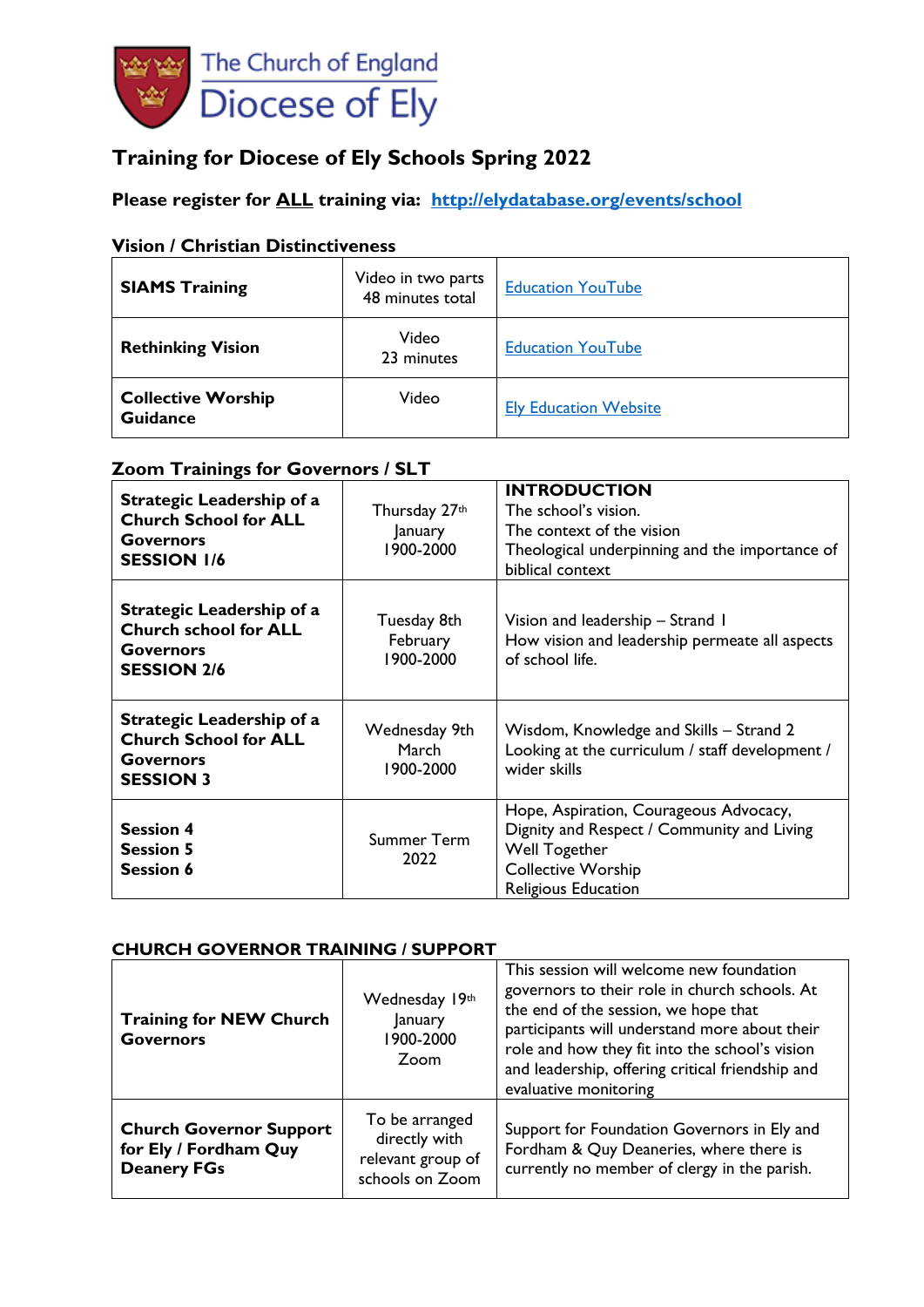| <b>Recruiting?</b><br>Tuesday Ist March<br>Interested in becoming a<br>1845-2000<br>Church School Governor | This session supports people who are not yet<br>church school governors in understanding more<br>about the role of governors in schools -<br>particularly in church schools.<br>Please ask interested new governors to register<br>for this session via:<br>https://elydatabase.org/events/mission_ministry |
|------------------------------------------------------------------------------------------------------------|-------------------------------------------------------------------------------------------------------------------------------------------------------------------------------------------------------------------------------------------------------------------------------------------------------------|
|------------------------------------------------------------------------------------------------------------|-------------------------------------------------------------------------------------------------------------------------------------------------------------------------------------------------------------------------------------------------------------------------------------------------------------|

# **Buildings Support**

| <b>Building review and audit</b><br>sessions for VA schools<br><b>Governors / HT / Site</b><br><b>Manager</b><br><b>Session for LA VA schools</b><br>only | Zoom session<br>To be scheduled on<br>a school-by-school<br>basis with the<br>Diocese of Ely<br>building surveyor | <b>Buildings audit</b><br>Paul Inskip, Diocese of Ely's building surveyor<br>will conduct one-to-one sessions with schools<br>to support with property development plans,<br>statutory compliance and ensure that<br>Governors are equipped to support schools<br>with H&S and building projects.<br>One hour audit sessions to be scheduled<br>individually with <b>Paul Inskip</b> |
|-----------------------------------------------------------------------------------------------------------------------------------------------------------|-------------------------------------------------------------------------------------------------------------------|--------------------------------------------------------------------------------------------------------------------------------------------------------------------------------------------------------------------------------------------------------------------------------------------------------------------------------------------------------------------------------------|
| <b>Buildings Forum for LA</b><br><b>Voluntary Controlled and</b><br>single academy school<br><b>Governors</b>                                             | Zoom session<br>Tuesday 18th January<br>2021<br>1900-2000                                                         | In this session, we shall give an overview of<br>governor responsibilities with regards to<br>buildings, looking at GEMS and statutory<br>compliance.<br>This will include:<br>Condition surveys<br>Setting up a property development plan<br>DEC / H&S<br>This session is intended to support the named<br>Governor for buildings, working in LA<br>Voluntary Controlled schools.   |

## **RE Training**

**30 minute training sessions / 45 minute networking sessions**

| <b>RE Network</b><br>For RE Leads                                  | Host - Caroline Vinall                                 | Thursday 13th<br>January<br>1545 - 1630  | Focus upon assessment                                                                                     |
|--------------------------------------------------------------------|--------------------------------------------------------|------------------------------------------|-----------------------------------------------------------------------------------------------------------|
| <b>RE in EYFS</b><br>For ALL staff                                 | Led by Kirsty Gray<br>The Vine Inter-Church<br>Primary | Tuesday 18th<br>January<br>$1545 - 1615$ | Looking at RE in EYFS<br>Assessment / Recording /<br>Syllabus / Structuring                               |
| <b>Using Knowledge</b><br><b>Organisers in RE</b><br>For ALL staff | Led by Beth Flett<br>St Philip's VA Primary            | Thursday 3rd<br>February<br>1545-1615    | Looking at how Knowledge<br>Organisers can support<br>with enhanced religious<br>literacy and progression |